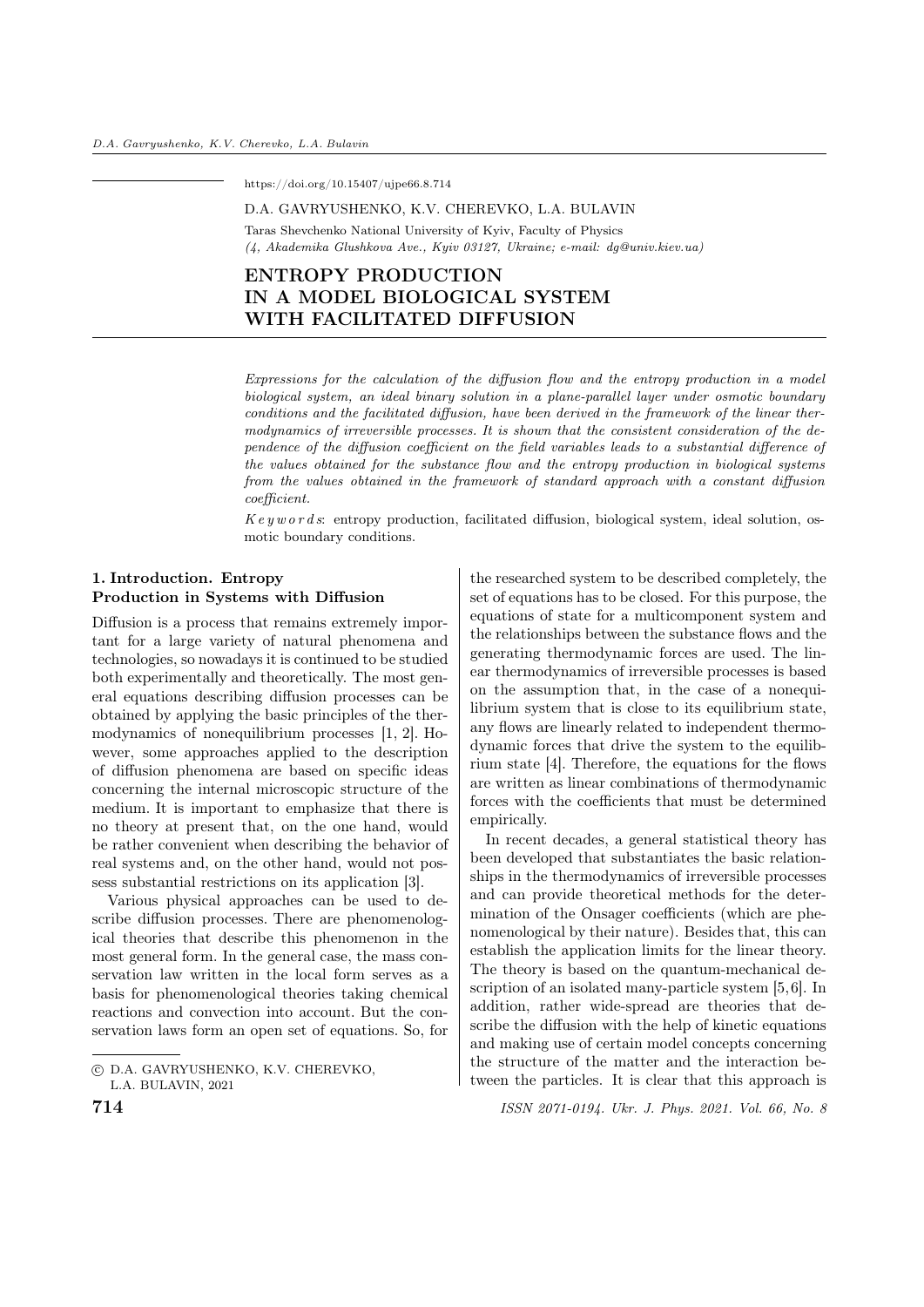associated with the solution of a dynamic many-body problem [7–9]. As a result, the most significant results in the framework of this approach can be achieved using computer simulation methods [10, 11].

It should be emphasized that the results currently obtained in the framework of the described approaches (both experimental and theoretical) testify that the diffusion coefficient may substantially depend on the concentration, which cannot be taken into account when solving the classical diffusion equation in the form of Fick's law.

In many real systems – in particular, biological membranes – there is the so-called facilitated diffusion. This process can arise in a system with a reversible chemical reaction, when the diffusing substance (the so-called substrate) joins the carrier (the macromolecules that are contained within the membrane), so that there emerge the flows of both the substrate and the substrate-carrier complex in the system. Among the processes associated with the facilitated diffusion, we distinguish the transfer of oxygen (the substrate) through the membrane by hemoglobin (the carrier) and the effect of antibiotics on biological membranes [12, 13]. Note that, owing to the facilitated diffusion mechanism, the transfer rates of oxygen, alkali metal ions, and glucose can be higher by two orders of magnitude [14].

One of the most striking examples illustrating the process of facilitated diffusion is the diffusion of oxygen  $(O_2)$  in living organisms. It was experimentally found that myoglobin (Mb) facilitates the diffusion of  $O_2$  in the cell [15, 16]. A large number of works (see, e.g., works [17, 18]) were devoted to the theoretical modeling and experimental study of the reversible binding of  $O_2$  by myoglobin and its translational diffusion in the cell. The facilitated diffusion of oxygen by means of myoglobin is especially efficient at low partial pressures of the substrate, and its contribution to the diffusion flow depends on the concentration gradient of the carrier-substrate complex.

In the field of theoretical modeling of the diffusion in membrane biological systems with reversible chemical reactions, the pioneering results were obtained by Murray in works [19,20]. In particular, several models of membrane systems were considered, e.g., a model with a plane-parallel membrane containing a solution of hemoglobin or myoglobin through which the dif-

 $\frac{1}{2}$  ISSN 2071-0194. Ukr. J. Phys. 2021. Vol. 66, No. 8 715

fusion occurs. The protein available in the solution can reversibly join the substrate, for example, oxygen. The developed mathematical model allows one to find the spatial distributions of the oxygen concentration and the saturation function over the membrane volume, as well as the concentration dependences of the corresponding flows. The analysis of the obtained results points to a substantial nonlinearity in the concentration dependences of the substrate flows through such systems. It is important to note that there is a lack of calculations for the entropy production and flows in a wide class of such biological systems with a correct consideration of chemical reactions in them.

Let us introduce the entropy source intensity  $\sigma$ , i.e. the entropy production per unit time per unit volume of the system, with the help of the following expression for the rate of entropy production in the system [1]:

$$
\frac{d_i S}{dt} = \int\limits_V d\mathbf{r} \,\sigma. \tag{1}
$$

Now, let us consider a liquid or gaseous  $n$ -component system in which diffusion processes and chemical reactions can take place. We assume that the system is far from the stability thresholds (the critical points of various origins). Furthermore, we assume that the system is not undergone the action of external fields. In this case, for the intensity  $\sigma$  of the entropy production source, we may write [1]

$$
\sigma = -\frac{1}{T^2} \mathbf{J}_q \nabla T - \frac{1}{T} \sum_{k=1}^n \mathbf{J}_k T \nabla \frac{\mu_k}{T} - \frac{1}{T} \sum_{i=1}^r \sum_{k=1}^n J_i \nu_{ki} \mu_k,
$$
\n(2)

where  $J_q$  is the heat flux, T the temperature,  $J_k =$  $= \rho_k (\mathbf{v}_k - \mathbf{v})$  is the diffusion flux relative to the center of mass, **v** is the mass velocity,  $v_k$  the mass velocity of the  $k$ -th component,  $J_i$  the local rate of the *i*-th chemical reaction,  $\nu_{ki}$  the stoichiometric coefficient, r the number of chemical reactions, and  $\mu_k$  the chemical potential of the  $k$ -th component (it is a function of the pressure, temperature, and substance concentrations expressed in molar fractions  $x_k$ ).

It is obvious that, in order to calculate the rate of entropy production  $\sigma$  making use of Eq. (2), it is necessary to have an expression for  $J_k$ . For the diffusion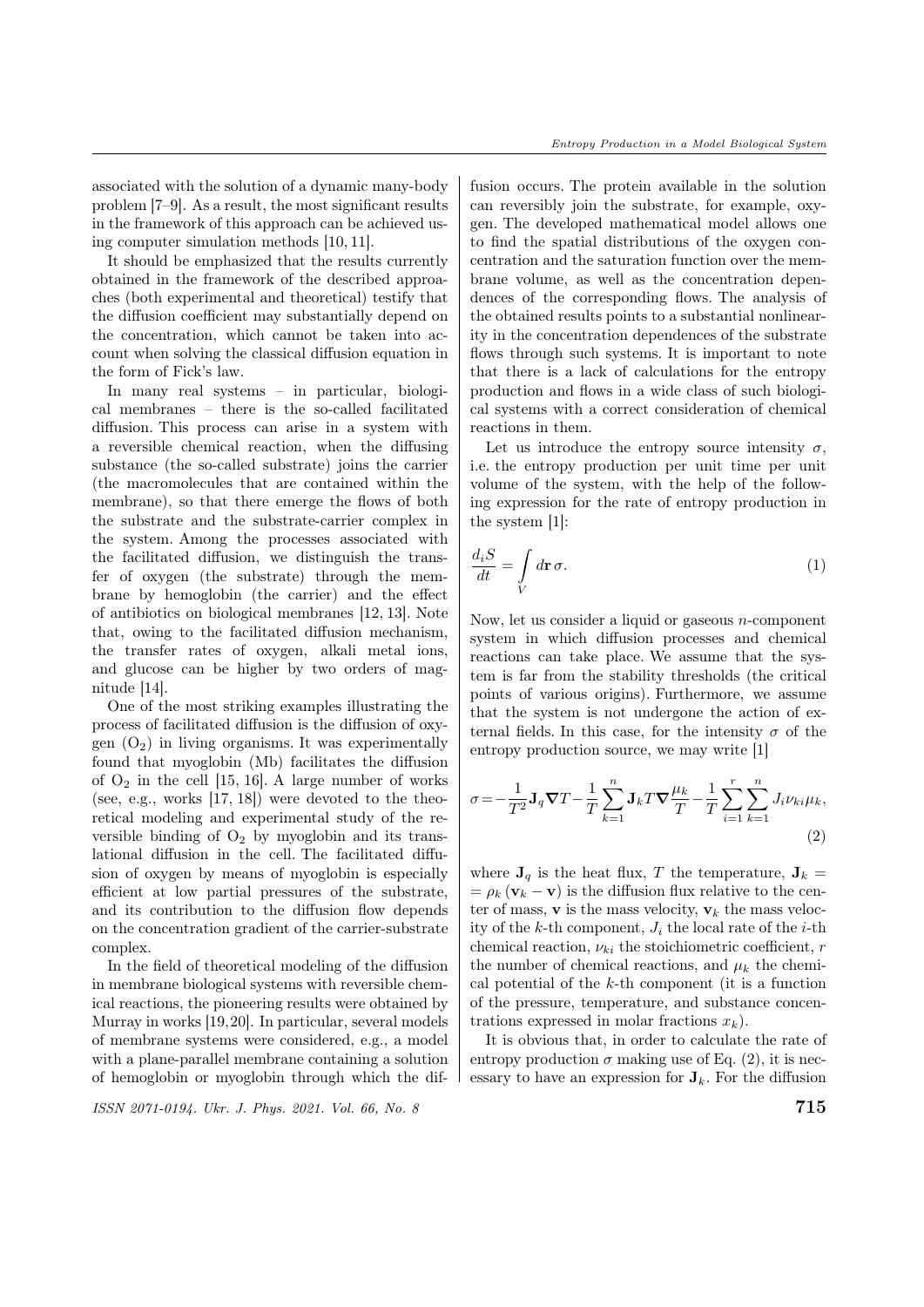flows  $\mathbf{J}_k$ , we can use the law

$$
\mathbf{J}_k = -D_k \nabla x_k - \sum_{i=1}^n \sum_{\substack{j=1 \ j \neq k}}^n L_{ki} \left[ v_i \frac{\partial p}{\partial x_j} + kT \left( \frac{\delta_{ij}}{c_i} + \frac{1}{\gamma_i} \frac{\partial \gamma_i}{\partial x_j} \right) \right] \nabla x_j - \sum_{i=1}^n L_{ki} v_i \frac{K_T}{\rho} \nabla \rho - D_T \nabla T, \qquad (3)
$$

where  $v_i$  is the partial molar volume of the *i*-th component,  $K_T$  the isothermal compression modulus,

$$
D_k = \sum_{i=1}^n L_{ki} \left[ v_i \frac{\partial p}{\partial x_k} + kT \left( \frac{\delta_{ik}}{c_i} + \frac{1}{\gamma_i} \frac{\partial \gamma_i}{\partial x_k} \right) \right]
$$

is the diffusion coefficient of the  $k$ -th component,

$$
D_T = \sum_{i=1}^{n} L_{ki} (pv_i \gamma_V - s_i) + L_{kq}
$$

is the Soret coefficient,  $\gamma_V$  is the thermal pressure coefficient, and  $s_i$  the partial molar entropy of the  $i$ th component. For the chemical potential of the  $i$ -th component,  $\mu_i$ , the following expression was used:

$$
\mu_i(T, \rho, x_1, ..., x_n) =
$$
  
=  $\mu_{i0}(T, \rho) + kT \ln x_i \gamma_i (T, \rho, x_1, ..., x_n),$  (4)

where  $\mu_{i0}$  is the chemical potential of the pure substance, and  $\gamma_i$  the coefficient of activity of the *i*-th component. The account for only the entropy contribution to the change in the chemical potential of the *i*-th component (the term  $\ln x_i$ ) corresponds to the ideal solution approximation. For the theoretical determination of the other term (the case of nonideal solutions), the known approximations of the regular solution are used, such as the Margules, van Laar, Scatchard–Hamer, and other approximations [21, 22]. Then, the general expression for the entropy production can be written in the form

$$
\sigma(T, \rho, c_i) = -\frac{1}{T^2} \mathbf{J}_q \nabla T - \frac{1}{T} \sum_{i=1}^r \sum_{k=1}^n J_i \nu_{ki} \mu_k + \begin{cases} \sum_{k=1}^n D_k \nabla x_k + \sum_{k=1}^n \sum_{i=1}^n \sum_{\substack{j=1 \ j \neq k}}^n L_{ki} \left[ v_i \frac{\partial p}{\partial c_j} + \frac{\partial f}{\partial c_j} \frac{\partial p}{\partial c_j} + \frac{\partial f}{\partial c_j} \frac{\partial p}{\partial c_j} \right] \mathbf{\nabla} x_j + \end{cases}
$$
\n
$$
+ kT \left( \frac{\delta_{ij}}{c_i} + \frac{1}{\gamma_i} \frac{\partial \gamma_i}{\partial c_j} \right) \mathbf{\nabla} x_j +
$$

$$
+\sum_{k=1}^{n} \sum_{i=1}^{n} L_{ki} v_i \frac{K_T}{\rho} \nabla \rho + D_T \nabla T \Bigg\} \times
$$
  

$$
\times \left\{ \frac{1}{T} \sum_{j=1}^{n} \left( v_k \frac{\partial p}{\partial c_j} + kT \left( \frac{1}{\gamma_k} \frac{\partial \gamma_k}{\partial c_j} + \frac{\delta_{kj}}{c_k} \right) \frac{\partial \mu_k}{\partial c_j} \right) \nabla x_j +
$$
  

$$
+ \frac{v_k K_T}{T \rho} \nabla \rho + \left( \frac{p v_k \gamma_T + s_k}{T} - \frac{\mu_k}{T^2} \right) \nabla T \Bigg\}.
$$
 (5)

The obtained expression makes it possible to calculate the entropy production in systems with chemical reactions and the diffusion, including the facilitated one.

# 2. Stationary Diffusion and Entropy Production in a Plane-Parallel Pore

Let us apply the obtained general equation (5) to describe the process of entropy production in a membrane biological system. By a membrane, we mean a plane-parallel layer of a substance confined in between two semipermeable walls. Note that when constructing the membrane model, the Murray model for the diffusion of oxygen in the hemoglobin and myoglobin solutions [15, 19] was taken as a basis. Reversible chemical reactions are possible in the system. However, unlike the approach developed by Murray and Wittenberg [23], information about those reactions is taken into account via the activity coefficient  $\gamma$ . Such a consideration of chemical reactions allows the term  $\frac{1}{T} \sum_{i=1}^{r} \sum_{k=1}^{n} J_i \nu_{ki} \mu_k$  to be not considered in the explicit form [24].

Let us consider the process of stationary diffusion in a two-component solution located in a planeparallel membrane with the distance  $l$  confined between two semipermeable walls. It is evident that

$$
\frac{dJ_1}{dt} = 0\tag{6}
$$

in this case. We also assume that the system is not affected by external forces. The temperature gradients are absent as well. Such a model adequately describes the behavior of a large number of biological systems [19]. In this case, the membrane only contains the substrate (component 1) diffusing through it and the carrier (component 2) responsible for the realization of the facilitated diffusion regime [16].

Let us introduce such a coordinate system that its axis  $0z$  be perpendicular to the surfaces that confine the system and are located at the coordinates  $z = 0$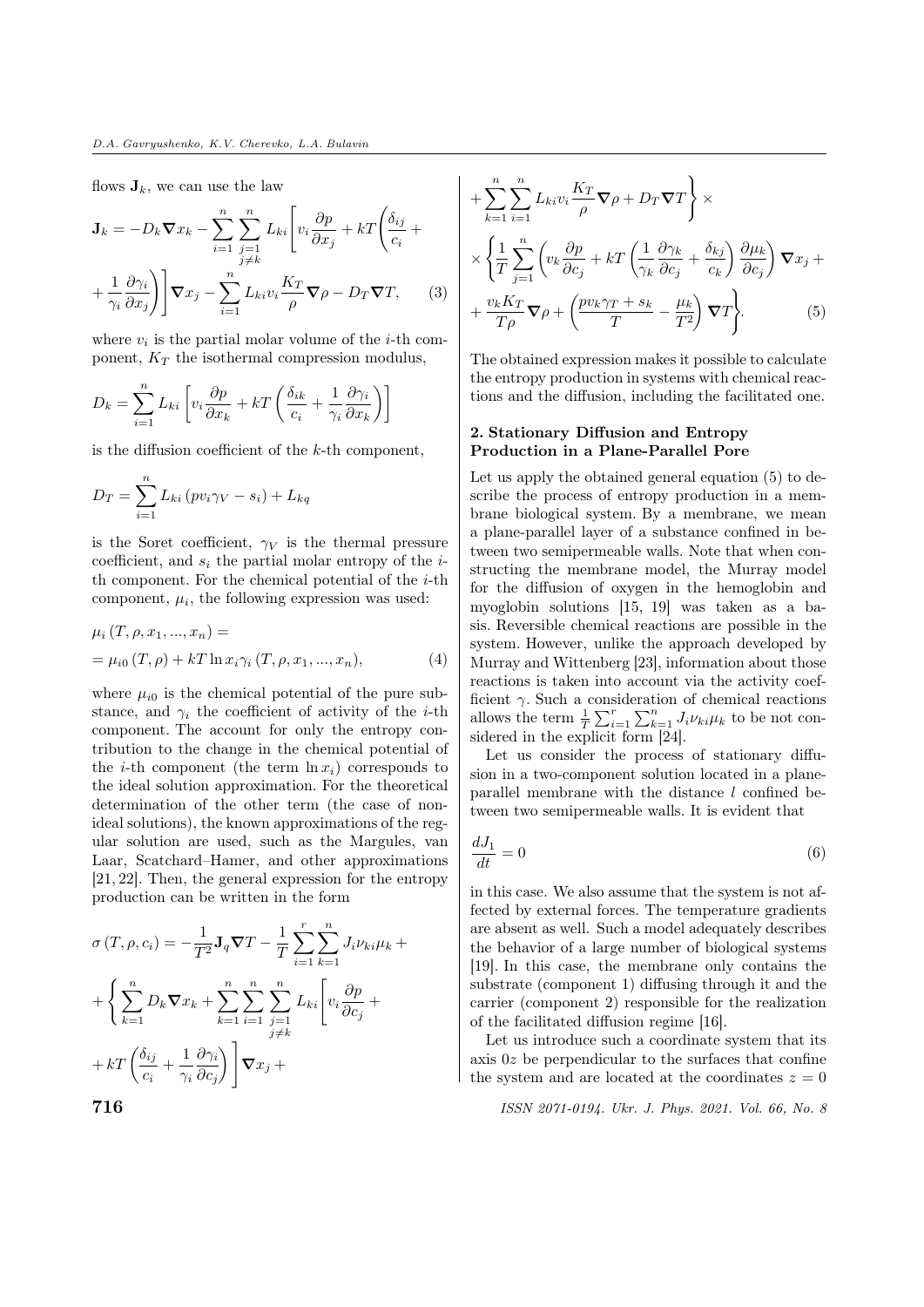and  $z = l$ . Since substance 2 (carriers) always remains within the membrane, we have

$$
J_2(0) = J_2(l) = 0.\t\t(7)
$$

Besides that, we assume that a gradient of the concentration of substance 1 is maintained in the system. Namely, the substrate concentrations are constant at the system boundaries, so that the boundary conditions look like

$$
\begin{cases} x_1(z=0) = x_0, \\ x_1(x=l) = x_l, \end{cases} \tag{8}
$$

where  $x_0 > x_l > 0$ .

The stationary character of the diffusion process allows the order of the differential equation describing the diffusion process to be correctly reduced by one. At the same time, this condition fits well to plenty of physical phenomena. Note that the processes of entropy production in native wildlife are stationary.

Furthermore, in the framework of the proposed model, we may neglect crossed processes, such as the thermodiffusion, because their contributions are several orders of magnitude smaller than those of direct processes in liquid systems [25]. In this case, the diffusion is driven exclusively by the chemical potential gradients of the components. Therefore, all nondiagonal elements in the matrix of phenomenological coefficients  $L_{ik}$  can be put equal to zero. The diagonal elements will be denoted as  $L_i$ .

Since the diffusion is considered in a membrane with semipermeable walls, osmotic phenomena must appear in such a system. In other words, the dependence of chemical potentials on the pressure must be taken into consideration, which was marked for the first time in work [26]. Those osmotic phenomena (namely, the pressure gradient that arises in the system) make it possible to explain the mechanism giving rise to the absence of substance diffusion between the semipermeable walls of the membrane, although the concentration gradient does exist. In this case, we obtain the following expression for the substrate flux:

$$
J_1 = -2kL_1 \frac{dx_1}{dz} \left\{ \left[ \frac{1}{x_1} + \frac{\partial}{\partial x_1} \ln \gamma_1 \right] + \frac{v_{10} + kT \frac{\partial}{\partial p} \ln \gamma_1}{v_{20} + kT \frac{\partial}{\partial p} \ln \gamma_2} \left[ \frac{1}{1 - x_1} - \frac{\partial}{\partial x_1} \ln \gamma_2 \right] \right\}.
$$
 (9)

 $\frac{1}{2}$  ISSN 2071-0194. Ukr. J. Phys. 2021. Vol. 66, No. 8  $\frac{1}{2}$ 

By comparing the obtained expression for the substrate flux with Fick's law, we can write the following expression for the diffusion coefficient  $D(T, p, x_1)$ :

$$
D(T, p, x_1) = 2 \frac{L_1}{T} \left\{ \left( \frac{\partial \mu_1}{\partial x_1} \right) - \frac{\left( \frac{\partial \mu_1}{\partial p} \right)}{\left( \frac{\partial \mu_2}{\partial p} \right)} \left( \frac{\partial \mu_2}{\partial x_1} \right) \right\} =
$$
  
= 2kL<sub>1</sub>  $\left\{ \left[ \frac{1}{x_1} + \frac{\partial}{\partial x_1} \ln \gamma_1 \right] +$   
+  $\frac{v_{10} + kT \frac{\partial}{\partial p} \ln \gamma_1}{v_{20} + kT \frac{\partial}{\partial p} \ln \gamma_2} \left[ \frac{1}{1 - x_1} - \frac{\partial}{\partial x_1} \ln \gamma_2 \right] \right\}.$  (10)

This formula demonstrates an essential dependence of the diffusion coefficient on the thermodynamic parameters of the system and the thermal equation of state. It is evident that, in the case of stationary diffusion in a binary solution, we can write the following ultimate expression for the entropy production:

$$
\sigma = L_1 (2k)^2 \left(\frac{dx_1}{dz}\right)^2 \left\{ \left[\frac{1}{x_1} + \frac{\partial}{\partial x_1} \ln \gamma_1 \right] - \frac{v_{10} + kT \frac{\partial}{\partial p} \ln \gamma_1}{v_{20} + kT \frac{\partial}{\partial p} \ln \gamma_2} \left[\frac{\partial}{\partial x_1} \ln \gamma_2 - \frac{1}{1 - x_1} \right] \right\}^2.
$$
 (11)

In order to calculate the substance flow and the entropy production with the help of expression (9), it is necessary to know the dependence of the activity coefficients on the pressure and concentration. It is known that the activity coefficient is associated with the peculiarities in the equation of state. Therefore, in accordance with Shakhparonov's ideas [27], we may assume that its account will enable us to model possible reversible chemical reactions as a specific kind of intermolecular interaction [28]. In particular, as was shown in works [28, 29], there is a possibility to simulate chemical reactions by considering the changes of thermodynamic parameters.

In work [30], it was demonstrated that, in the general case, the results obtained with the help of the perturbation theory applied to an isobaric-isothermal ensemble can be used to determine the dependence of the activity coefficients on the pressure and concentration. The explicit form of this dependence is often determined by the model of regular solutions and the Margules, van Laar, and Scatchard–Hamer empirical equations.

Thus, making use of Eqs. (9) and (11), it is possible to calculate the substance flow and the entropy production in a binary solution located in a plane-parallel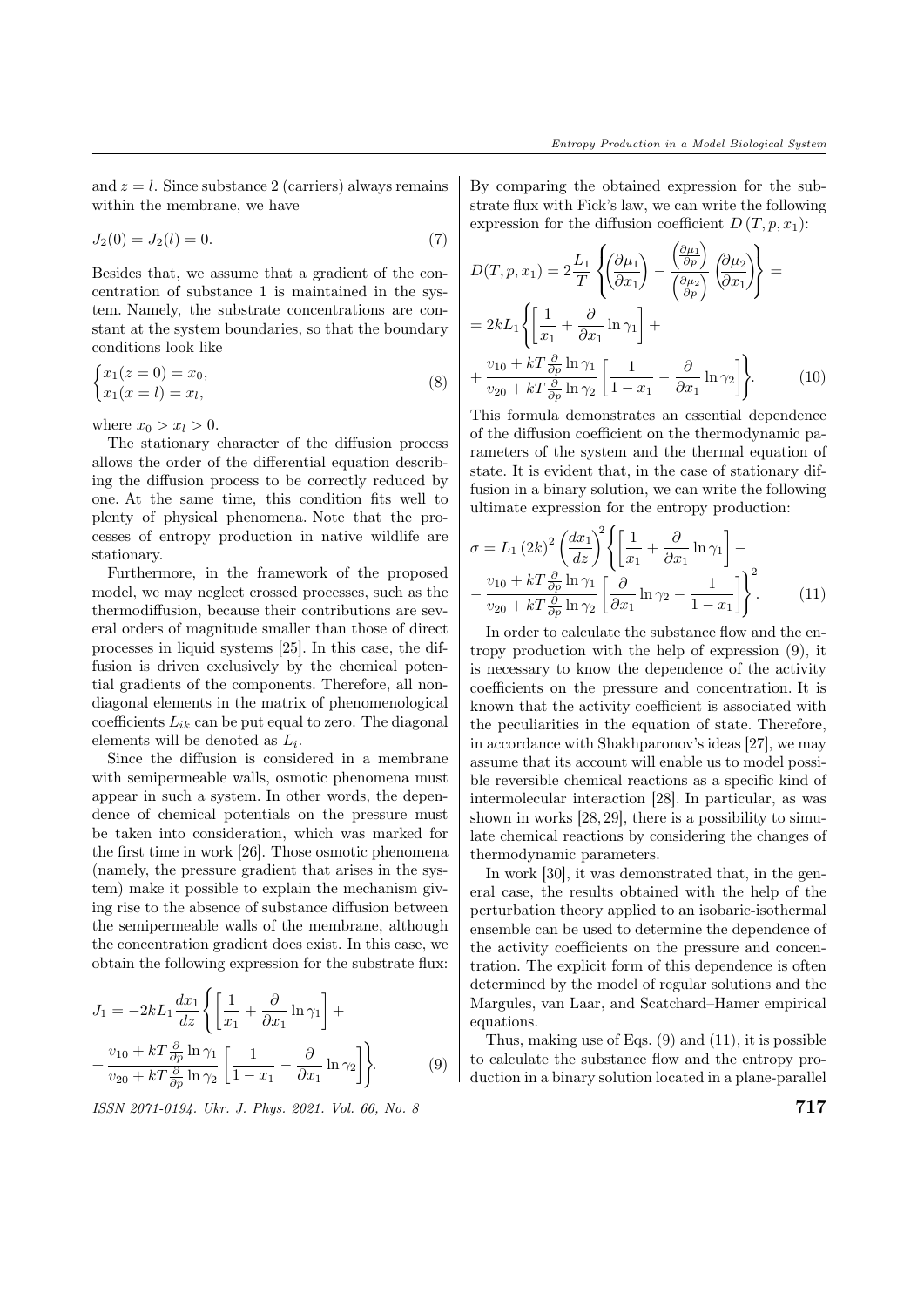

**Fig. 1.** Dependences of the normalized flow  $-\frac{l}{2kL_1}J_1$  on the quantity  $x_0 - x_l$  in the ideal solution model for various values of the ratio  $v_{10}/v_{20} = 0.01$  (1), 0.2 (2), and 0.5 (3). The concentration at the right boundary of the membrane  $x_l = 10^{-1}$ 



**Fig. 2.** Dependences of the normalized flow  $-\frac{l}{2kL_1}J_1$  on the quantity  $x_0 - x_l$  in the ideal solution model for various values of the ratio  $v_{10}/v_{20} = 0.01$  (1), 0.5 (2), and 1.0 (3). The concentration at the right boundary of the membrane  $x_l = 10^{-4}$ 

pore, if we specify the interaction between the particles in the solution (i.e. the solution type) and the character of possible chemical reactions making use of the activity coefficient.

#### 3. Entropy Production in a Plane-Parallel Pore in the Case of Ideal Solution

Let us consider the case of ideal solution. In this model, the contribution of the entropy factors given to thermodynamic potentials at the mixing dominates over that of energy ones, so that the latter can be neglected. Then, the activity coefficient is identically equal to unity and, after the integration, the expression for the substrate flow takes the form

$$
J_1 = -\frac{2kL_1}{l} \left( \ln \frac{x_l}{x_0} - \frac{v_{10}}{v_{20}} \ln \frac{1 - x_l}{1 - x_0} \right).
$$
 (12)

In Figs. 1 and 2, the dependences of the normalized flow of the substance diffusing through the membrane on the concentration difference between the boundaries,  $x_0 - x_l$ , are shown for various ratios between the partial volumes of the solution components and for two values of  $x_l$ . The presented results demonstrate a substantial nonlinear dependence of the flow on the value of the difference  $x_0 - x_l$ . Recall that they were obtained in the case of ideal solution, i.e. considering only the entropy contribution to the variation of the thermodynamic potential at the mixing.

The analysis of the presented results testifies that, for small values of the difference  $x_0 - x_l$  (in particular,  $x_0 - x_l$  < 0.1 for the data shown in Fig. 1 and  $x_0 - x_l < 0.01$  for the data shown in Fig. 2), the observed dependence of the flow is almost linear. However, as the difference  $x_0 - x_l$  grows, the dependence  $J_1(x_0 - x_l)$  considerably deviates from the linear one, and the stabilizing effect takes place, i.e. the flow begins to depend weakly on the concentration difference between system's boundaries. The presented data also demonstrate that if the ratio between the partial molar volumes of the substance diffusing through the membrane and the solvent decreases, an essential enhancement of the stabilizing effect is observed with the growth of the concentration difference between the membrane boundaries.

In the case of facilitated diffusion of a biologically active substance through membranes (e.g., the hemoglobin-assisted diffusion of oxygen), the ratio  $v_{10}/v_{20}$  is extremely small. Furthermore, the concentration of the transferred substance at the right boundary of the system is maintained at a rather low level in most cases, so the biological transport is described by curve  $1$  in Fig. 2. In this case, the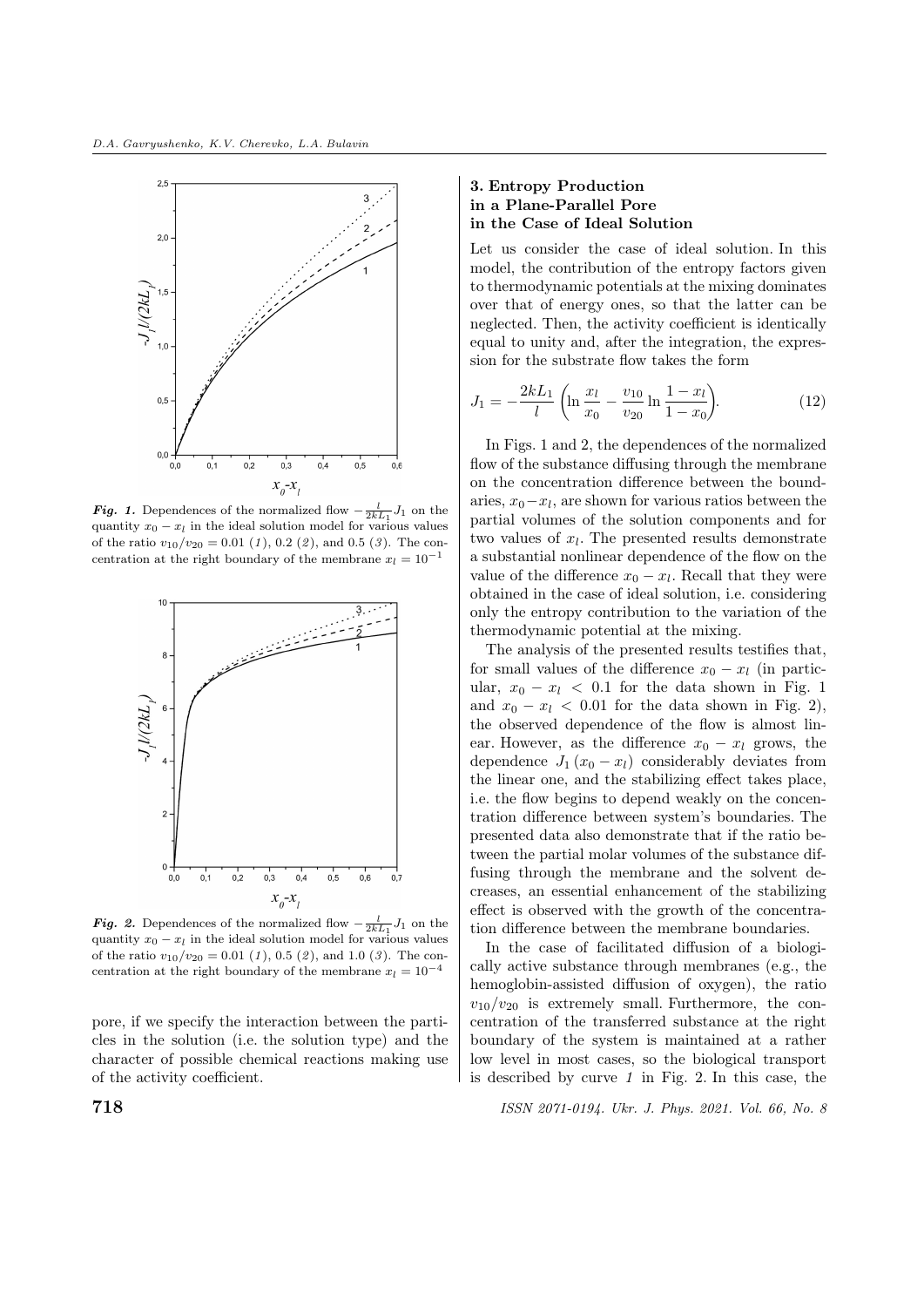

Fig. 3. Dependences of the normalized diffusion flow on the quantity  $x_0 - x_l$  calculated for  $v_{10}/v_{20} = 0.01$ : in the ideal solution model (1) and at  $D = \text{const}$  (2). The concentration at the right boundary of the membrane  $x_l = 10^{-4}$ 

flow remains almost constant within the physiologically relevant variation interval of the concentration difference  $x_0 - x_l$ . Such behavior corresponds to the specific features of the facilitated diffusion in biological systems.

Figure 3 exhibits the dependences of the normalized diffusion flow on the  $x_0 - x_l$  value calculated for  $v_{10}/v_{20} = 0.01$  and in the case of the constant diffusion coefficient. One can see that at small  $x_0 - x_l$ values, a substantial increase of the facilitated diffusion flow is observed: the flow ratio reaches a value of about 110 at  $x_0 - x_l = 10^{-2}$ , being of about 15 at  $x_0 - x_l = 10^{-1}$ . The stabilizing effect manifests itself well with the further increase of the difference  $x_0 - x_l$ : when  $x_0 - x_l$  changes from 0.2 to 0.7, the facilitated flow grows by about 17%, whereas the flow with the constant diffusion coefficient, expectedly, by about 250%.

The obtained expression (12) for the diffusion flow makes it possible, using formula (11), to find an expression for the entropy production in the case concerned:

$$
\sigma = \frac{(2k)^2 L_1}{l^2} \left( \ln \frac{x_l}{x_0} - \frac{v_{10}}{v_{20}} \ln \frac{1 - x_l}{1 - x_0} \right)^2.
$$
 (13)

In Figs. 4 and 5, the dependence of the entropy production on the concentration difference between the

$$
ISSN 2071-0194. \; Ukr. \; J. \; Phys. \; 2021. \; Vol. \; 66, \; No. \; 8
$$



**Fig.** 4. Dependences of the normalized entropy production  $l^2$  $\frac{l^2}{(2k)^2 L_1} \sigma$  on the quantity  $x_0 - x_l$  in the ideal solution model for various values of the ratio  $v_{10}/v_{20} = 0.01$  (1), 0.2 (2), and  $0.5$   $(3)$ . The concentration at the right boundary of the membrane  $x_l = 10^{-1}$ 



**Fig.** 5. Dependences of the normalized entropy production  $l^2$  $\frac{l^2}{(2k)^2 L_1} \sigma$  on the quantity  $x_0 - x_l$  in the ideal solution model for various values of the ratio  $v_{10}/v_{20} = 0.01$  (1), 0.5 (2), and 1.0  $(3)$ . The concentration at the right boundary of the membrane  $x_l = 10^{-4}$ 

boundaries,  $x_0 - x_l$ , is shown for various ratios between the partial volumes of the solution components and for two  $x_l$ -values. The presented results point to a substantial deviation of the entropy production be-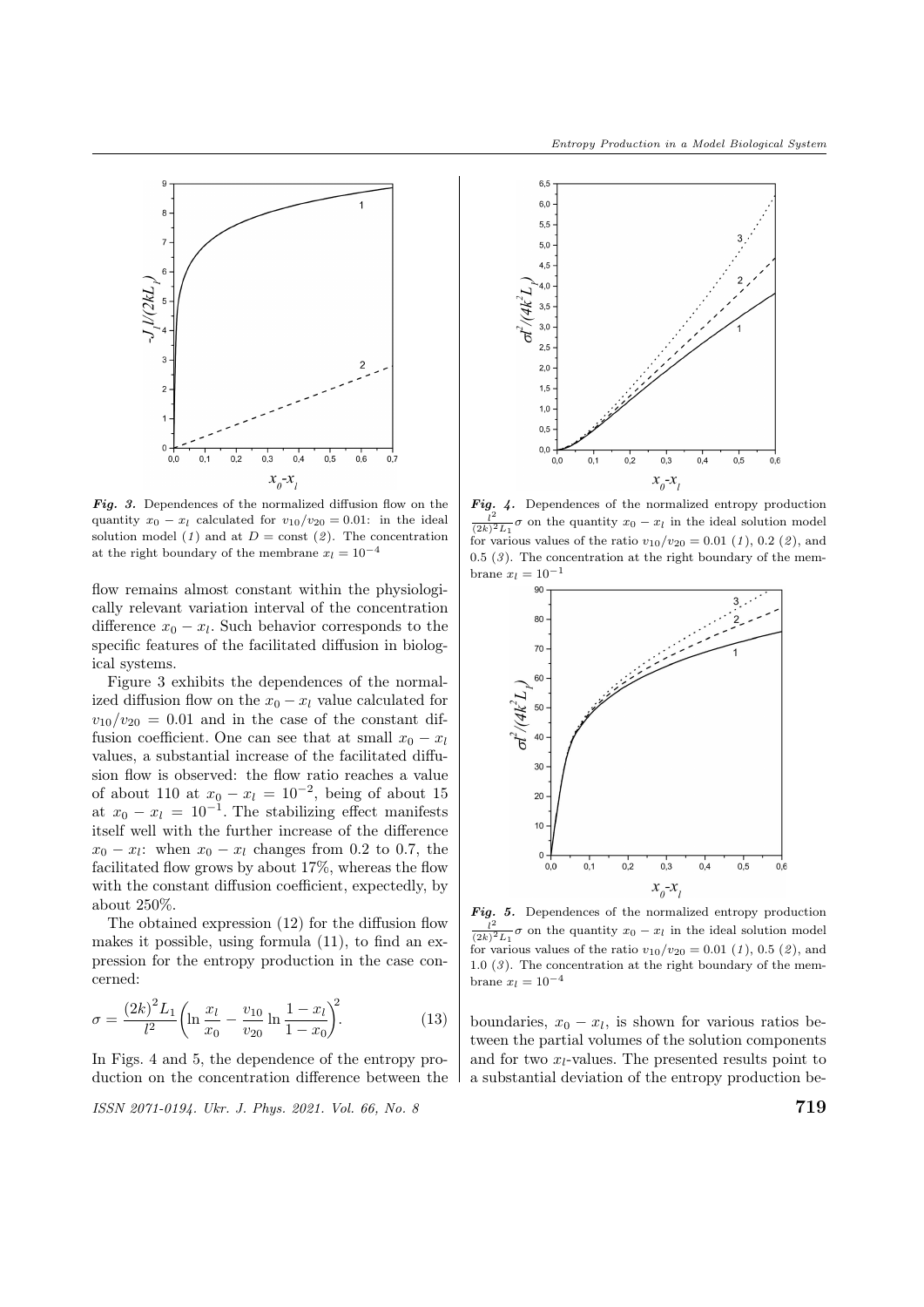

**Fig. 6.** Dependences of the normalized entropy production  $l^2$  as an the quantity  $x_0$ ,  $x_0$  calculated for  $y_{12}/x_{23} = 0.01$ .  $\frac{l^2}{(2k)^2 L_1}$  *o* on the quantity  $x_0 - x_l$  calculated for  $v_{10}/v_{20} = 0.01$ : (1) in the ideal solution model and (2) at  $D = \text{const.}$  The concentration at the right boundary of the membrane  $x_l = 10^{-4}$ 



Fig. 7. Oxygen flow in the aqueous hemoglobin solution as a function of the oxygen concentration at the left membrane boundary: (1) facilitated diffusion according to the results of Murray's calculations [19], (2) diffusion flow, (3) Wittenberg's experimental results [16]

havior from the quadratic dependence on the quantity  $x_0 - x_l$  (the latter should have been expected according to the general expressions).

The analysis of the presented results testifies that, for small values of the quantity  $x_0 - x_l$  ( $x_0 - x_l < 0.1$ ) for the data shown in Fig. 4 and  $x_0 - x_l < 0.01$  for the data shown in Fig. 5), an almost quadratic dependence of the entropy production is observed. However, as the difference  $x_0 - x_l$  grows, the dependence  $\sigma(x_0 - x_l)$  starts to deviate substantially from the quadratic one, and the stabilizing effect takes place, i.e. the entropy production begins to depend weakly on the concentration difference between the boundaries of the system. As one may expect from the analysis of the results obtained for the flows, the presented data testify that the decrease of the ratio between the partial molar volumes of the substance diffusing through the membrane and the solvent brings about a substantial enhancement of the stabilizing effect, when the concentration difference between the membrane boundaries increases.

As was said above, in the case of facilitated diffusion of a biologically active substance through membranes, the ratio  $v_{10}/v_{20}$  is extremely small. As a result, the entropy production remains almost constant within the physiologically relevant variation interval of the concentration difference  $x_0 - x_l$ . Such a behavior also corresponds to the specific features of the facilitated diffusion in biological systems.

In Fig. 6, the dependences of the normalized entropy production on the difference  $x_0 - x_l$  are shown for  $v_{10}/v_{20} = 0.01$  and the case of the constant diffusion coefficient. One can see that at small  $x_0 - x_l$ values, a substantial increase of the entropy production is observed in the facilitated diffusion case: the entropy production ratio reaches a value of about  $1.1 \times 10^4$  at  $x_0 - x_l = 10^{-2}$ , whereas it is of about  $5 \times 10^2$  at  $x_0 - x_l = 10^{-1}$ . The stabilizing effect manifests itself well with the further increase of the difference  $x_0 - x_l$ : when  $x_0 - x_l$  changes from 0.2 to 0.7, the entropy production grows by about 50% at the facilitated diffusion, whereas the entropy production at the constant diffusion coefficient expectedly increases by about 1100%.

Figure 7 demonstrates the dependences of the total oxygen flux in the aqueous hemoglobin solution as a function of the oxygen concentration at the left membrane boundary provided that the oxygen concentration at the right boundary is constant (i.e., actually as a function of the oxygen concentration gradient), which were obtained theoretically by Murray [19] and experimentally by Wittenberg [16]. Murray's results were obtained by explicitly accounting for the presence of reversible chemical reactions in the system,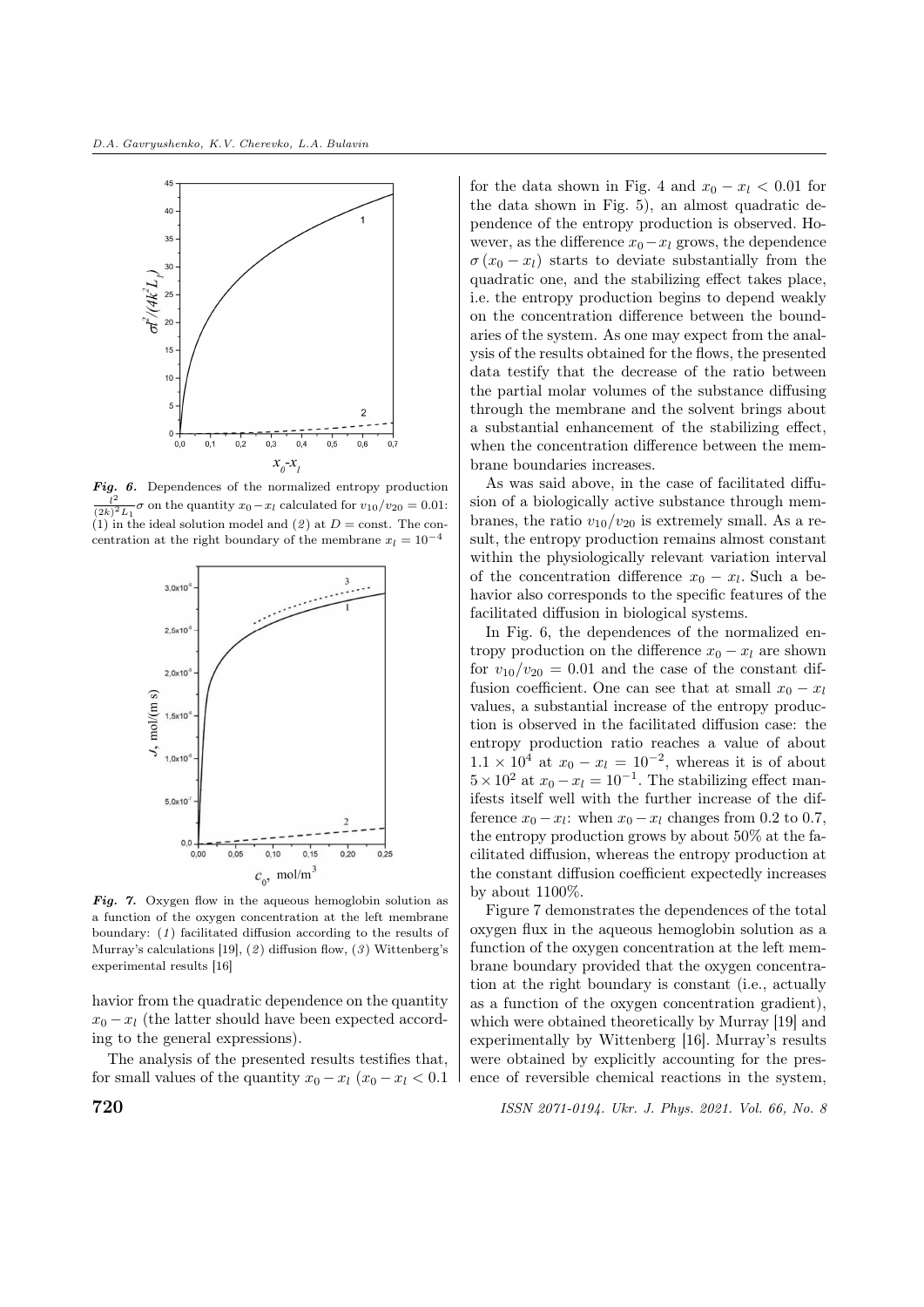namely, by constructing a solution for the asymptotic expansion of a singularly perturbed equation of the diffusion type in the zeroth-order approximation. A comparison of our results (Fig. 2) with the data presented in Fig. 7 testifies that the approach with the account for reversible chemical reactions with regard for the physicochemical characteristics of the solution, where the diffusion process takes place, brings about results that are in good qualitative and quantitative agreement with the literature data obtained both experimentally and theoretically. In particular, a substantial growth of the facilitated diffusion flow is observed at small  $c_0$ -values, whereas a considerable stabilizing effect is well-pronounced at larger  $c_0$ values.

#### 4. Conclusions

1. The formula obtained for the diffusion coefficient demonstrates its strong dependence on the solution concentration, which is mainly determined by the thermal equation of state of the system.

2. While describing the process of facilitated diffusion in biological systems, there is no need to explicitly consider the presence of reversible chemical reactions. The correct account for the concentration dependence of the diffusion coefficient leads to results that are qualitatively similar to those obtained, when the chemical reactions are considered explicitly.

3. The results obtained for the entropy production testify to the existence of a stabilizing effect in biological systems. If the concentration gradient of the diffusing substance changes, the entropy production changes within narrower limits as compared with the results obtained for a constant diffusion coefficient.

4. The entropy contributions to the variation of thermodynamic potentials at the mixing play an important role in the change of the character of entropy production in biological systems.

- 1. S.R. de Groot, P. Mazur. Non-Equilibrium Thermodynamics (North-Holland, 1962).
- 2. S.R. de Groot. Thermodynamics of Irreversible Processes (North-Holland, 1952) [ISBN: 978-1114297821].
- 3. M.E. Schimpf, S.N. Semenov. Symmetric diffusion equations, barodiffusion, and cross-diffusion in concentrated liquid mixtures. Phys. Rev. E 70, 031202 (2004).
- 4. A.W.E. Janet, H.Y. Elmoazzen, L.E. McGann. A method whereby Onsager coefficients may be evaluated. J. Chem. Phys. **113**, 6573 (2000).
- 5. D. Zubarev, V. Morozov, G. R<sup>5</sup>opke. Statistical Mechanics of Nonequilibrium Processes: Basic Concepts, Kinetic Theory (Akademie, 1996), Vol. 1 [ISBN: 3055017080].
- 6. C.A. Ward. Effect of concentration on the rate of chemical reactions. J. Chem. Phys. 79, 5605 (1983).
- 7. N. Atamas, M. Bakumenko. Dynamics of nonpolar molecules in dimethyl-imidazolium chloride. J. Mol. Liq. 322, 114547 (2020).
- 8. R. Kyunil, C.E. Byung. Relation of shear viscosity and self-diffusion coefficient for simple liquids. Phys. Rev. E 60, 4105 (1999).
- 9. N.A. Atamas. Structural and dynamic properties of infinitely dilute ionic liquid-nonpolar substance systems. Zh. Neorg. Khim. 62, 461 (2017) (in Russian).
- 10. W.G. Hoover. Computational Statistical Mechanics (Elsevier, 1991).
- 11. N.A. Atamas. Mechanisms of the diffusion of nonpolar substances in a hydrophilic ionic liquid. Russ. J. Phys. Chem. 92, 37 (2018).
- 12. V.I. Vasilyeva, V.A. Shaposhnik, I.A. Zemlyanukhina, O.V. Grigorchuk. Facilitated diffusion of aminoacids in anion-exchange membranes. Zh. Fiz. Khim. 77, 1129 (2003) (in Russian).
- 13. V.I. Vasilyeva, V.A. Shaposhnik, O.V. Grigorchuk, M. Metaye, E.O. Ovcharenko. Distribution of aminoacid concentration at diffusion through a cation-exchange membrane. Zh. Fiz. Khim. 74, 937 (2000) (in Russian).
- 14. S.T. Hwang, K. Kammermayer. Membranes in Separations (Wiley, 1975).
- 15. J.B. Wittenberg. The molecular mechanism of hemoglobinfascilated oxygen diffusion. J. Biol. Chem. 241, 104 (1966).
- 16. B.A. Wittenberg, J.B. Wittenberg, P.R.B. Caldwell. Role of myoglobin in the oxygen supply to red skeletal muscle. Biol. Chem. 250, 9038 (1975).
- 17. B.A. Wittenberg, J.B. Wittenberg. Myoglobin function reassessed. J. Exp. Biol. 206, 2011 (2003).
- 18. I.A. Jelicks, B.A. Wittenberg. Nuclear magnetic resonance studies of sarcoplasmic oxygenation in the red cell-perfused rat heart. Biophys. J. 68, 2129 (1995).
- 19. J.D. Murray. On the molecular mechanism of facilitated oxygen diffusion by haemoglobin and myoglobin. Proc. R. Soc. Lond. B 178, 95 (1971).
- 20. J.D. Murray. Lectures on Nonlinear-Differential Equations: Models in Biology (Clarendon Press, 1977) [ISBN: 978-0198533504].
- 21. I. Prigogine. The Molecular Theory of Solutions (North-Holland, 1957).
- 22. V.A. Durov, E.P. Ageev, Thermodynamic Theory of Solutions (Moscow State University, 1987) (in Russian).
- 23. B.A. Wittenberg, J.B. Wittenberg. Faciliated oxygen diffusion by oxygen carriers. In: Oxygen and Living Processes. Edited by D.L. Gilbert (Springer, 1981), p. 177.
- 24. K.V. Cherevko, D.A. Gavryushenko, V.M. Sysoev. The influence of the chemical reactions on the diffusion phenomena in the cylincrical systems bounded with the membranes. J. Mol. Liq. 127, 71 (2006).